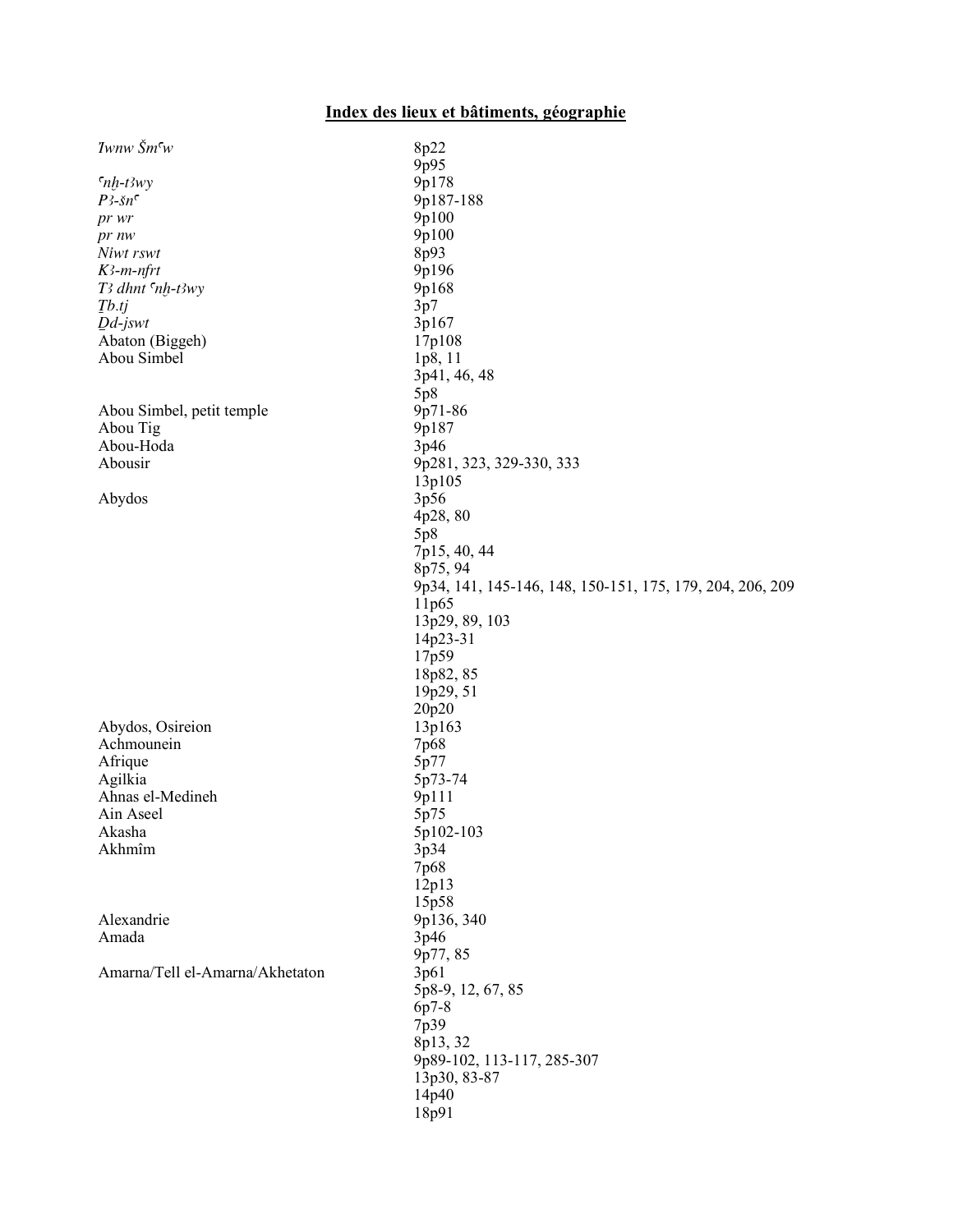|                                    | 20p73         |
|------------------------------------|---------------|
| Amarna, grand temple               | 9p98, 116-117 |
|                                    |               |
| Amarna, Marou-Aton                 | 9p307         |
|                                    | 16p34-39      |
| Amarna, « palais officiel »        | 9p287, 293    |
| Amarna, per-hay                    | 9p291         |
| Amarna, « salle du couronnement »  | 9p285-307     |
| Aniba                              | 3p45          |
|                                    | 4p85          |
| Antinoé                            | 7p11          |
| Arab el-Hisn                       | 19p41         |
| Arbat                              | 20p39         |
|                                    |               |
| Asiatiques                         | 13p173        |
|                                    | 17p78         |
| Assassif                           | 8p51          |
| Assiout                            | 7p68          |
|                                    | 9p187         |
| $\text{Associ} = \text{Lycopolis}$ | 15p58         |
| Assouan                            | 3p39, 43, 48  |
|                                    | 4p83-87       |
|                                    | 5p73          |
|                                    | 9p175         |
|                                    |               |
| Assyrie/assyriens                  | 5p6           |
|                                    | 6p15-16, 103  |
| Atchana                            | 15p42         |
| Athènes                            | 9p339         |
| Athribis-du Delta                  | 19p16         |
| Atrébates                          | 12p61         |
| Avaris                             | 6p104         |
| Babylone                           | 5p7           |
| Baki                               | 3p46-47       |
|                                    | 9p74          |
| <b>Balat</b>                       | 5p75-77       |
| Batn el-Baqarah                    | 12p10         |
| Batn el-Baqquera                   | 4p79          |
|                                    |               |
| Batn el-Haggar                     | 3p39          |
| Beit el-Ouali                      | 3p46          |
|                                    | 9p77-81, 83   |
| Beni Hassan                        | 2p19-20       |
|                                    | 4p23          |
|                                    | 9p174, 179    |
|                                    | 12p10         |
|                                    | 13p173        |
| Bersha (el-)                       | 13p45         |
| Bigeh                              | 4p42          |
| <b>Boubastis</b>                   | 13p129        |
|                                    | 20p14         |
|                                    |               |
| Boubastis du Sud                   | 11p73         |
| Bouhen                             | 3p44, 45      |
|                                    | 9p74, 81, 83  |
| <b>Bousiris</b>                    | 11p65         |
| Bouto                              | 14p84, 87     |
|                                    | 19p15         |
| <b>Bubastis</b>                    | 9p100         |
| Cabasi                             | 20p38         |
| Cameroun                           | 20p49         |
| Campagne des Offrandes             | 13p103-105    |
| Canaan                             | 5p6           |
|                                    |               |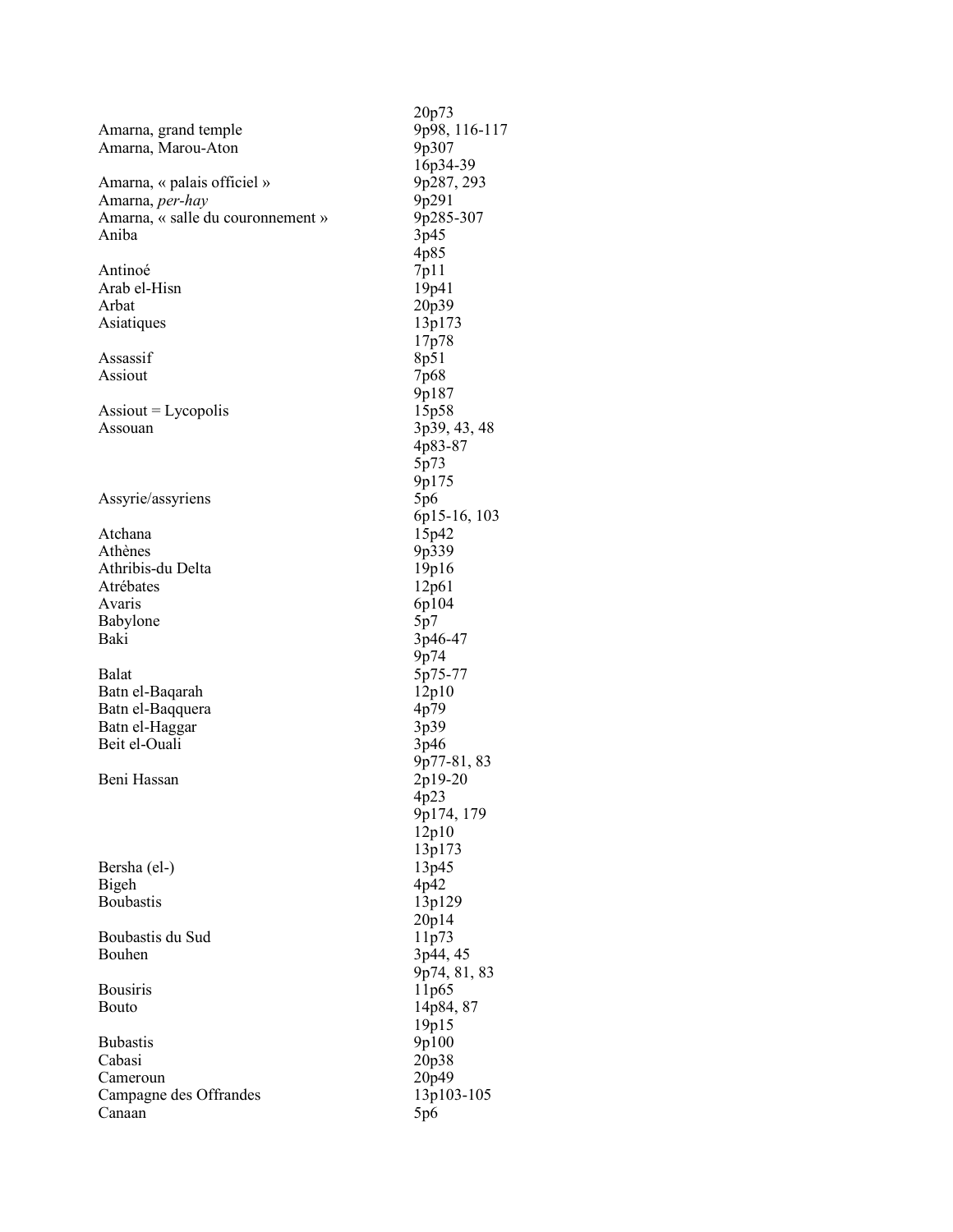|                                | 6p12                         |
|--------------------------------|------------------------------|
|                                |                              |
| Cataracte (première)           | 3p13, 39, 42, 43, 45         |
| Cataracte (deuxième)           | 3p39, 42, 44                 |
| Cataracte (troisième)          | 3p45                         |
| Cataracte (quatrième)          | 3p39, 41, 45                 |
| Cataracte (cinquième)          | 3p45                         |
| Cebro                          | 20p40                        |
| Cellules (Désert des ---)      | 20p37                        |
| Chypre                         | 1p17-22                      |
| Daba (Tell el-)                | 13p146                       |
| Dahshour/Dashour               | 4p47                         |
|                                |                              |
|                                | 6p52                         |
|                                | 9p65-66, 129, 176            |
|                                | 13p11                        |
|                                | 19p5                         |
| Dakhla                         | 5p75-77                      |
| Dakkeh                         | 3p41, 46-47                  |
| Dayr al-Fahūrī                 | 9p57, 59-60                  |
| Dayr al-Suhadā                 | 9p57                         |
| Debod                          | 3p44                         |
| Dehmit                         | 3p44                         |
| Deir el-Bahari                 |                              |
|                                | 1p8                          |
|                                | 3p58                         |
|                                | 4p78-80                      |
|                                | 5p8, 70, 71                  |
|                                | 6p5                          |
|                                | 9p45, 115, 207, 212, 348     |
|                                | 11p127-129                   |
|                                | 13p145, 153, 161             |
|                                | 18p26, 30                    |
|                                | 20p24                        |
| Deir el-Bahrein                | 19p50                        |
|                                |                              |
| Deir el-Bercheh                | 9p179                        |
| Deir el-Gebrawi                | 9p18, 20, 175, 281           |
|                                | 17p34                        |
| Deir el-Medineh/Deir el-Médina | 3p60                         |
|                                | 7p3, 7, 91, 94               |
|                                | 9p121, 152-164, 217, 346-347 |
|                                | 13p26, 33                    |
|                                | 14p78                        |
|                                | 15p107                       |
|                                | 16p41, 49                    |
|                                |                              |
|                                | 18p14, 43                    |
| Deir Rifa                      | 9p179-180                    |
| Deirout                        | 7p68                         |
| Delta                          | 7p39, 51, 54, 70             |
| Dendera/Dendara                | 4p42                         |
|                                | 8p49-50, 69                  |
|                                | 9p46-47, 175, 205            |
|                                | 11p73                        |
|                                | 13p97                        |
|                                | 14p55, 65, 73                |
|                                | 17p25, 60, 100               |
|                                |                              |
|                                | 19p15, 35-40                 |
|                                | 20p72                        |
| Derr                           | 3p46                         |
| Diospolis                      | 9p339                        |
| Dodekaschoinos                 | 4p51                         |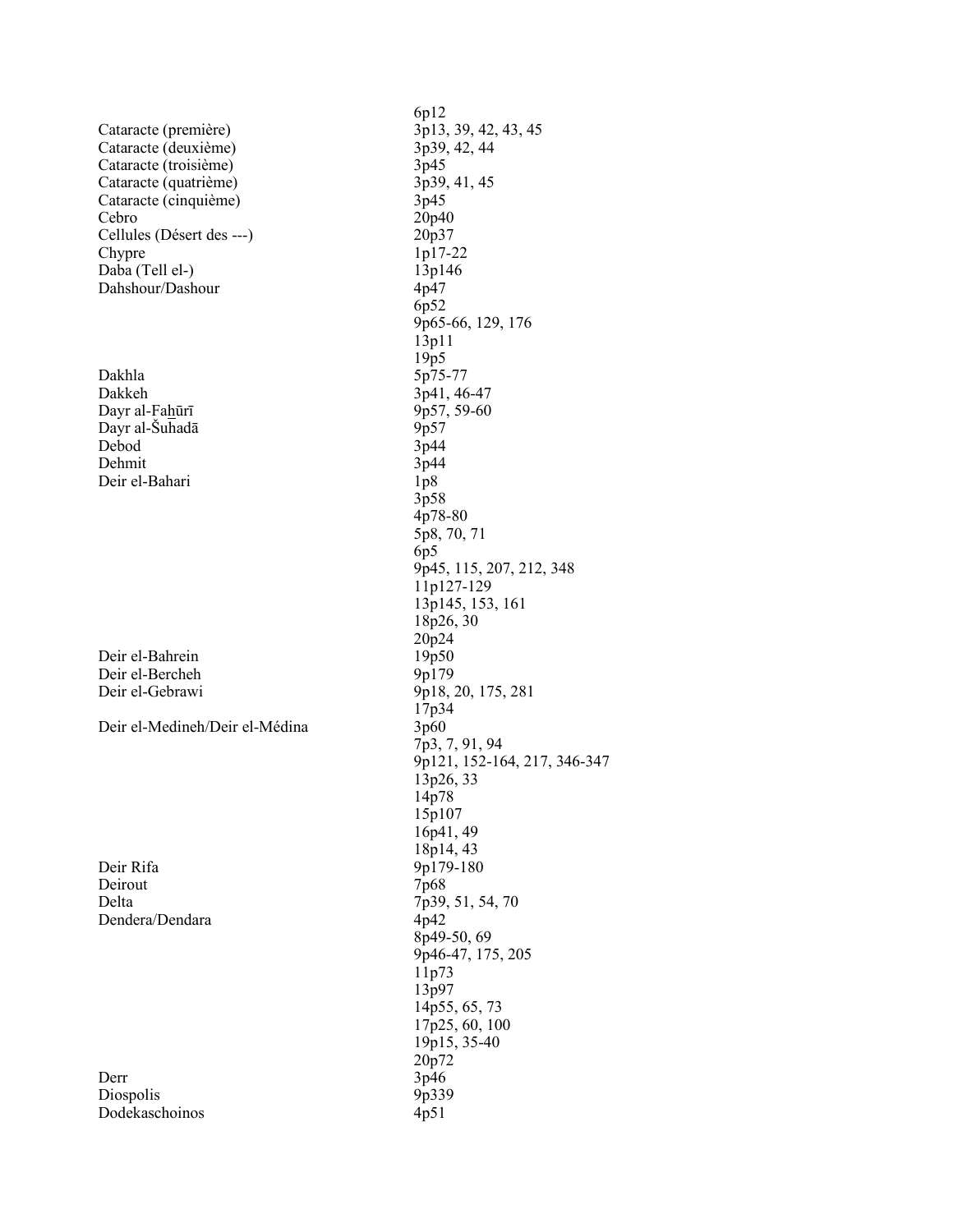| Dongola                | 3p39, 44-45       |
|------------------------|-------------------|
| Douat                  | 9p247-250         |
|                        | 13p67             |
|                        | 17p108-110        |
| Doukoul                | 3p43              |
| Dra Abou l'Naga        | 8p51, 94          |
|                        |                   |
| Duro-Europos           | 20p77             |
| Edfou                  | 3p12, 43          |
|                        | 8p47-50, 69       |
|                        | 9p175, 205, 207   |
|                        | 12p35             |
|                        | 13p54             |
|                        | 14p57-68, 75      |
|                        | 17p61, 97-109     |
|                        | 19p14, 33-40      |
| Edfou, maison du matin | 8p69              |
| El Kab/Elkab           | 9p111             |
|                        | 12p12             |
|                        | 18p10             |
| Éléphantine            | 3p43              |
|                        |                   |
|                        | 4p87              |
|                        | 7p42              |
|                        | 8p10              |
|                        | 9p74, 115         |
|                        | 17p97             |
|                        | 18p20             |
|                        | 19p7              |
| El-Hawawish            | 9p18, 20, 23, 281 |
|                        | 17p39             |
| El-Hibe                | 9p221             |
| El-Kenisa              | 3p45              |
| El-Lessiya             | 3p46              |
|                        | 9p81-83           |
| El-Tell                | 9p296             |
| El-Tôd                 |                   |
| Esna                   | 9p109-112         |
|                        | 2p27              |
|                        | 9p57-61           |
|                        | 19p14             |
| Étaples-Quentovic      | 12p68             |
| Faras                  | 9p81              |
| Fayoum                 | 7p39, 51, 69-70   |
|                        | 15p57             |
| Gaule                  | 12p61             |
| Gebel Adda             | 3p46              |
| Gebel Barkal           | 4p51,85           |
|                        | 7p11-12           |
|                        | 9p179             |
|                        | 18p10             |
| Gebel Silsileh         | 8p17              |
| Gebelein               | 9p64              |
| Gerf Hussein           | 3p46-48           |
|                        |                   |
|                        | 9p35, 73, 80      |
| Gézer                  | 13p26             |
| Giza                   | 2p37, 42          |
|                        | 6p47-67           |
|                        | 8p94              |
|                        | 9p18, 24, 280     |
|                        | 11p114            |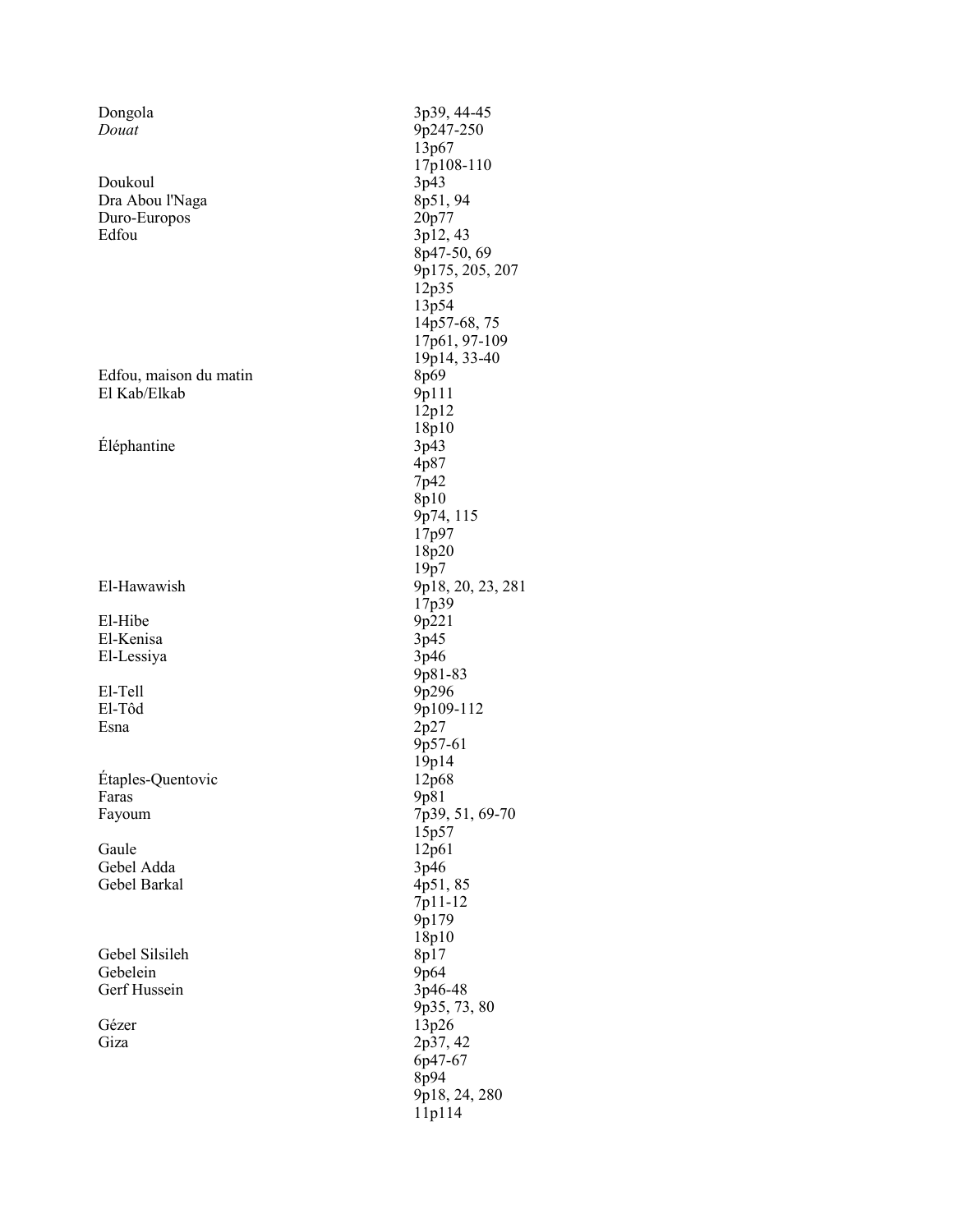|                          | 13p10, 31<br>17p16                  |
|--------------------------|-------------------------------------|
| Giza G 2150              | 6p47-52                             |
| Giza G 2381-2382         | 9p18                                |
| Giza G 2427              | 6p52-55                             |
| Giza G 2430              | 6p52, 55                            |
| Giza G 5170              | 6p55-58                             |
| Giza G 7102              | 9p17, 30                            |
| Giza G 7391              | 6p60                                |
| Giza G 7948              | 6p58, 60-61                         |
| Gourna                   | 11p125                              |
|                          | 12p35                               |
|                          | 13p166                              |
| Hatnoub                  | 7p30                                |
| Héliopolis               | 6p20                                |
|                          | 8p21, 41, 75                        |
|                          | 9p34, 84, 339                       |
|                          | 13p29, 43, 153                      |
|                          | 17p103-108                          |
|                          | 18p41, 61, 77, 92                   |
|                          | 19p41, 87                           |
| Hellouan                 | 5p84                                |
| Henet, lac               | 9p247                               |
| Heracleopolis            | 9p167, 176                          |
| Hérapolis                | 9p338-339                           |
| Hermopolis               | 4p85                                |
|                          | 9p114                               |
|                          | 18p20                               |
| Hiba (el-)               | 12p22                               |
| Hibis                    | 9p35                                |
| Hout-k                   | 13p31                               |
| lam                      | 3p43                                |
| îles du milieu de la mer | 1p21-22                             |
| Illahoun                 | 17 <sub>p63</sub>                   |
| Israel                   | 5p4, 8, 10                          |
|                          | 6p3, 7-10, 15-17                    |
| Jéricho                  | 13p118                              |
| Jérusalem                | 5p5,7                               |
|                          | 6p8-9, 17                           |
|                          | 20p76                               |
| Juda                     | 5p4, 6, 10-11, 16                   |
| Kahoun                   | 18p84                               |
| Kamid-el-Loz             | 15p41                               |
| Kanais                   | 12p12                               |
| Karanis                  | 4p33                                |
| Karnak                   | 1p10-11                             |
|                          | 3p47, 56                            |
|                          | 4p79, 85, 97                        |
|                          | 5p7, 61-64, 70                      |
|                          | 6p14, 103                           |
|                          | 8p13-45                             |
|                          | 9p35, 218, 293, 306                 |
|                          | 11p72                               |
|                          | 12p34                               |
|                          | 13p107, 114, 124, 128, 165-171, 178 |
|                          | 14p67                               |
|                          | 15p31, 95                           |
|                          | 17p73, 91                           |
|                          |                                     |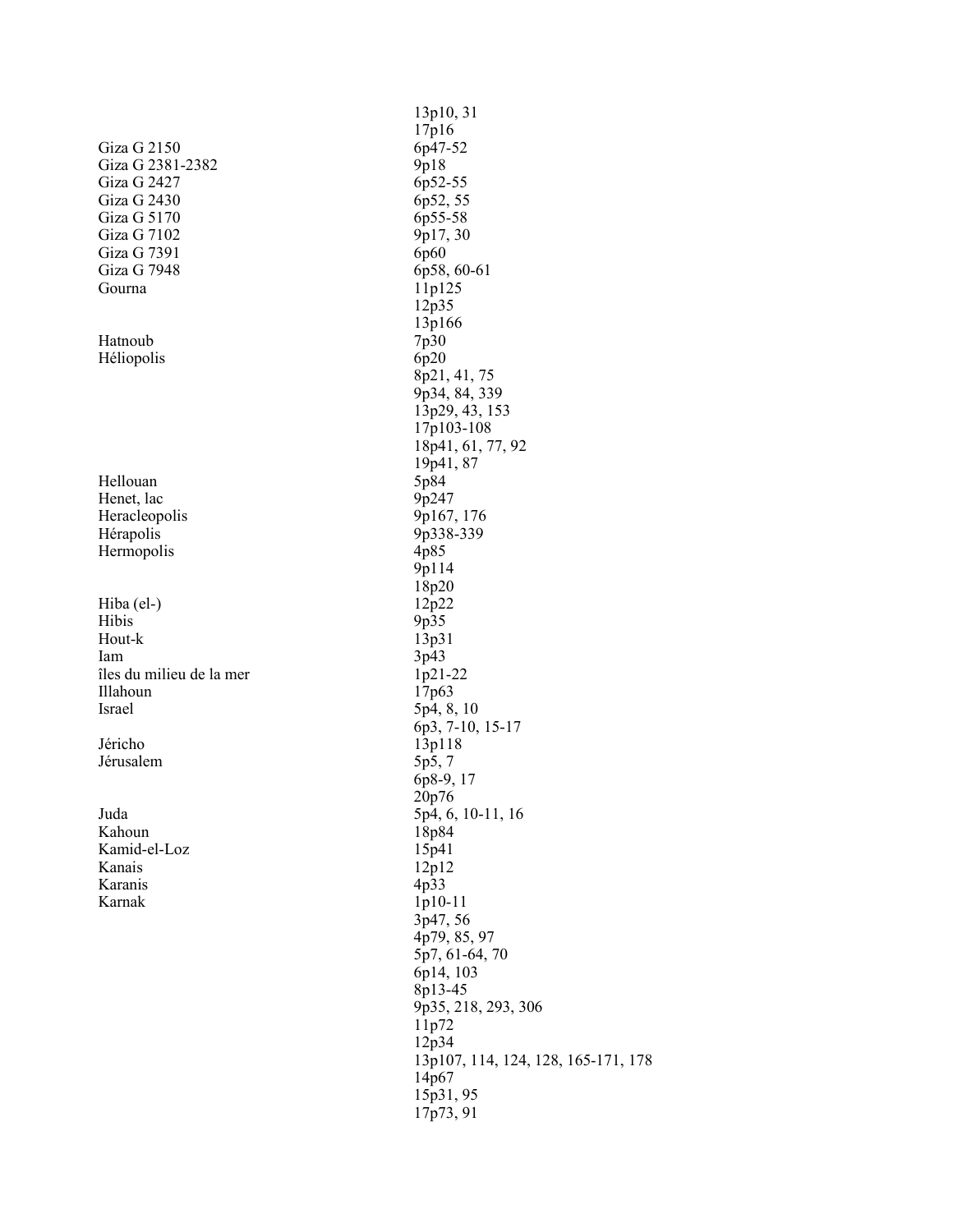|                                                                                                     | 18p9            |
|-----------------------------------------------------------------------------------------------------|-----------------|
|                                                                                                     | 19p6            |
| Karnak, Akh-menou                                                                                   | 7p15            |
|                                                                                                     | 15p95           |
| Karnak, cachette                                                                                    | 9p309           |
| Karnak, chapelle d'Achôris                                                                          | 9p111           |
| Karnak, chapelle blanche                                                                            | 9p69            |
|                                                                                                     | 13p159          |
| Karnak, chapelle rouge                                                                              | 5p70            |
| Karnak, colosses d'Amon et Amonet                                                                   | 11p50, 51       |
| Karnak, Gempaton                                                                                    | 9p95, 98, 100   |
|                                                                                                     | 8p13            |
| Karnak, III <sup>e</sup> pylône<br>Karnak, VI <sup>e</sup> pylône<br>Karnak, IX <sup>e</sup> pylône | 13p115          |
|                                                                                                     | 5p61-64         |
|                                                                                                     | 8p18            |
|                                                                                                     | 11p56           |
| Karnak, X <sup>e</sup> pylône                                                                       | 8p14-16, 39-40  |
|                                                                                                     | 11p7            |
|                                                                                                     | 15p31           |
| Karnak, salle hypostyle                                                                             | 9p204, 288, 295 |
| Karnak, stèle de la restauration                                                                    | 11p37, 40       |
| Karnak, temple d'Aménophis II                                                                       | 7p15            |
|                                                                                                     | 8p40            |
| Karnak, temple d'Amon                                                                               | 11p7            |
|                                                                                                     | 13p107, 178     |
| Karnak, temple de Khonsou                                                                           | 7p40            |
|                                                                                                     | 9p203, 205, 209 |
| Karnak, temple reposoir de Séthi II                                                                 | 7p14-15         |
| Karnak, <i>pr Itn</i>                                                                               | 8p17-18         |
| Karnak, $hcy$ <i>m</i> 3ht <i>n Itn</i>                                                             | 9p94-95         |
| Karnak, sb3 (nfr-hprw-R <sup>c</sup> w <sup>c</sup> -n-r <sup>c</sup> )/                            | 8p17            |
| Karnak-Nord                                                                                         | 9p111, 219      |
| Kawa                                                                                                | 3p46            |
|                                                                                                     | 4p51            |
|                                                                                                     | 13p121, 127     |
| Kellia                                                                                              | 3p33-38         |
|                                                                                                     | 13p75           |
|                                                                                                     | 15p60           |
|                                                                                                     | 20p37           |
| Kerma                                                                                               | 3p31-32, 44-45  |
|                                                                                                     | 5p102-103       |
| Kerma, deffufa                                                                                      | 3p31            |
| Kertassi                                                                                            | 3p47            |
| <i>Khemnis</i>                                                                                      | 17p60           |
|                                                                                                     | 19p17, 73       |
| Kher-âha                                                                                            | 17p104-109      |
| Kom el-Hétan                                                                                        | 17p87, 89       |
| Kom Ombo                                                                                            | 9p298           |
|                                                                                                     | 17p97, 100      |
|                                                                                                     | 18p12           |
| Koubban                                                                                             | 19p6-32         |
|                                                                                                     | 3p41, 46-47     |
|                                                                                                     | 5p8             |
| Koumma                                                                                              | 9p83            |
| Kourgous                                                                                            | 3p39, 45        |
| Kurru (el-)                                                                                         | 13p126          |
| Lacédémon                                                                                           | 9p339           |
| Lahun                                                                                               | 9p65-66         |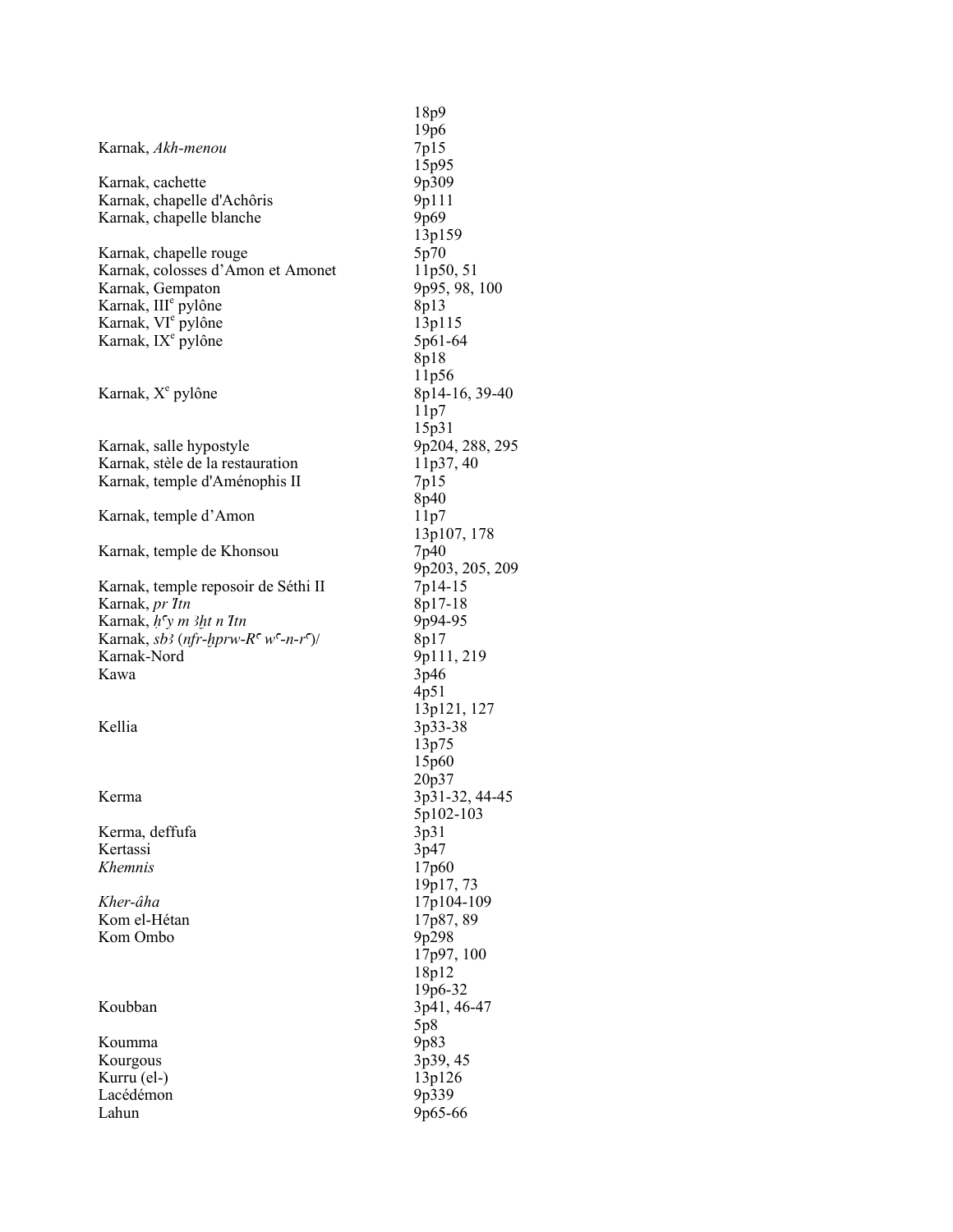| Lens                         | 12p63                                                             |
|------------------------------|-------------------------------------------------------------------|
| Liban                        | 9p144, 340                                                        |
|                              | 19p92                                                             |
| Lisht                        | 9p65, 176                                                         |
|                              | 13p181                                                            |
|                              | 18p87                                                             |
|                              | 19p79                                                             |
| Louqsor                      | 4p80                                                              |
|                              | 6p5                                                               |
|                              | 7p13-15<br>8p91-96                                                |
|                              | 9p207, 296                                                        |
|                              | 13p114                                                            |
|                              | 14p67                                                             |
|                              | 15p58                                                             |
|                              | 17p14-16, 25, 89                                                  |
|                              | 18p12                                                             |
| Manfalout                    | 7p68                                                              |
| Maréotis (Lac)               | 17p59                                                             |
| Mecque $(La)$                | 20p81                                                             |
| Médamoud                     | 13p159                                                            |
| Médinet Habou                | 5p8, 18                                                           |
|                              | 7p15                                                              |
|                              | 9p125, 171, 205, 218                                              |
|                              | 13p114, 126, 128                                                  |
|                              | 19p26-40                                                          |
|                              | 19p50, 53                                                         |
|                              | 20p75                                                             |
| Megeb                        | 9p34                                                              |
| Megiddo                      | 17p65                                                             |
|                              | 18p52                                                             |
| Méha                         | 9p77                                                              |
| Meidoum                      | 9p15                                                              |
|                              | 13p105                                                            |
| Meir                         | 4p25                                                              |
|                              | 9p18-19, 179                                                      |
| Memnon, colosses             | 1p10                                                              |
| Memphis                      | 5p67                                                              |
|                              | 6p38, 103                                                         |
|                              | 7p18-19                                                           |
|                              | 9p31-40, 78, 113, 143, 166, 168, 175, 182, 186, 188, 328-331, 339 |
|                              | 12p77                                                             |
|                              | 13p74                                                             |
|                              | 16p69                                                             |
|                              | 18p36                                                             |
|                              | 19p13, 21                                                         |
| Memphis, Sérapéum            | 20p5                                                              |
| Ménapiens                    | 12p61                                                             |
| Mendes                       | 9p125                                                             |
| Mer Rouge                    | 9p66-69, 340                                                      |
| Méroë                        | 3p39, 47-48                                                       |
|                              | 4p49                                                              |
| Miâm                         | 9p74, 83                                                          |
| Mirgissa                     | 17p78                                                             |
| Mît-Rahina                   | 9p31, 34-36, 38                                                   |
| Moeris, lac<br>Morins        | 5p16                                                              |
| Nag Hammadi, Diospolis Parva | 12p61<br>15p58                                                    |
|                              |                                                                   |
|                              |                                                                   |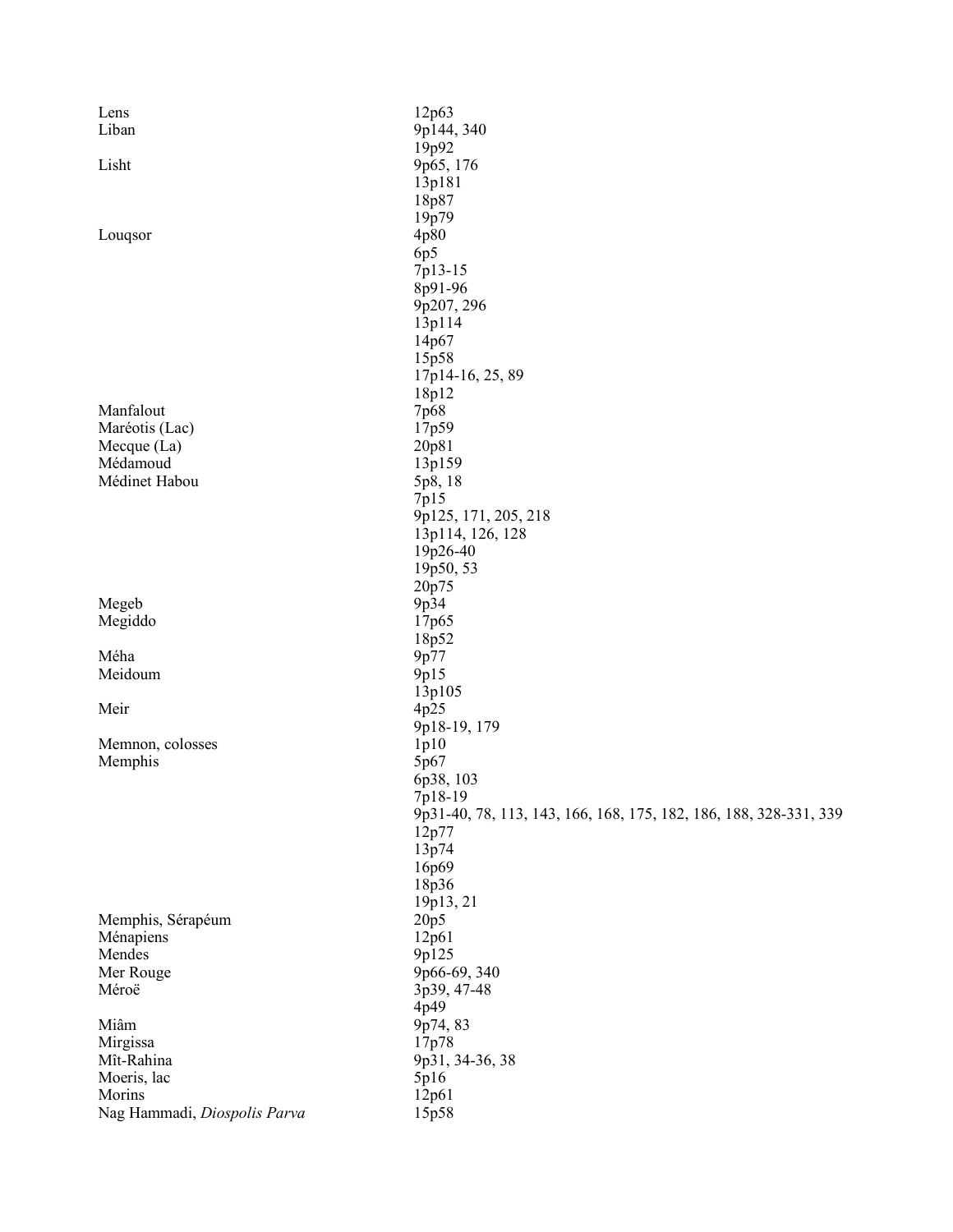| Napata               | 3p39, 47-48                 |
|----------------------|-----------------------------|
|                      | 7p12                        |
|                      | 18p23                       |
| Natroun (ouadi en-)  | 18p73                       |
| Negada               | 9p142                       |
| Nekhen               | 7p23                        |
| Nerviens             | 12p61                       |
| Neuf Arcs            | 17p80                       |
| Nil                  | 17p97                       |
| Nitrie               | 20p39                       |
| Noun                 | 13p166                      |
| Noyelles-Godault     | 12p63                       |
| Nubie                | 13p26                       |
|                      | 17p85                       |
| Nubie/Kouch          | 3p39-49                     |
|                      | 5p73-74, 102-103            |
|                      | 7p42                        |
|                      | 9p32, 80, 206               |
| Nubiens              | 17p78                       |
|                      | 20p43                       |
| Ophiodès             | 9p340                       |
| Ouadi Allaki         | 3p41                        |
| Ouadi es-Seboua      | 3p46                        |
|                      | 9p73, 209                   |
| <b>Ouadi Gasus</b>   |                             |
|                      | 9p67-68                     |
| Ouadj-our            | 14p17                       |
| Ouaouat              | 3p39                        |
| oumm el-Gaab         | 9p141-142, 144-145, 149-151 |
| Oxyrhynque           | 7p69                        |
| Pas-de-Calais        | 12p61                       |
| Perse                | 13p114, 116                 |
| Phénicie             | 15p92                       |
| Phermes              | 20p43                       |
| Philae               | 3p47                        |
|                      | 5p73-74                     |
|                      | 9p330                       |
|                      | 14p75                       |
|                      | 17p60, 97                   |
| Piamoun              | 20p40                       |
| Pi-Ramsès            | 9p84                        |
|                      | 19p15                       |
| Pount                | 5p69                        |
|                      | 9p67-68                     |
|                      | 12p13                       |
|                      | 13p43                       |
|                      | 18p86                       |
|                      | 19p76                       |
| Psemerphei           | 20p41                       |
| Qadesh               | 5p8, 12                     |
|                      | 6p13                        |
|                      | 19p90                       |
| Qila el-Dabbeh       | 5p75                        |
| Qosseir              | 9p67                        |
| Qouçour er-Roubâîyât | 20p37                       |
| Qouçoûr Isâ          | 3p33, 35-38                 |
| Ramesséum            | 3p60                        |
|                      | 5p18                        |
|                      |                             |
|                      | 7p15                        |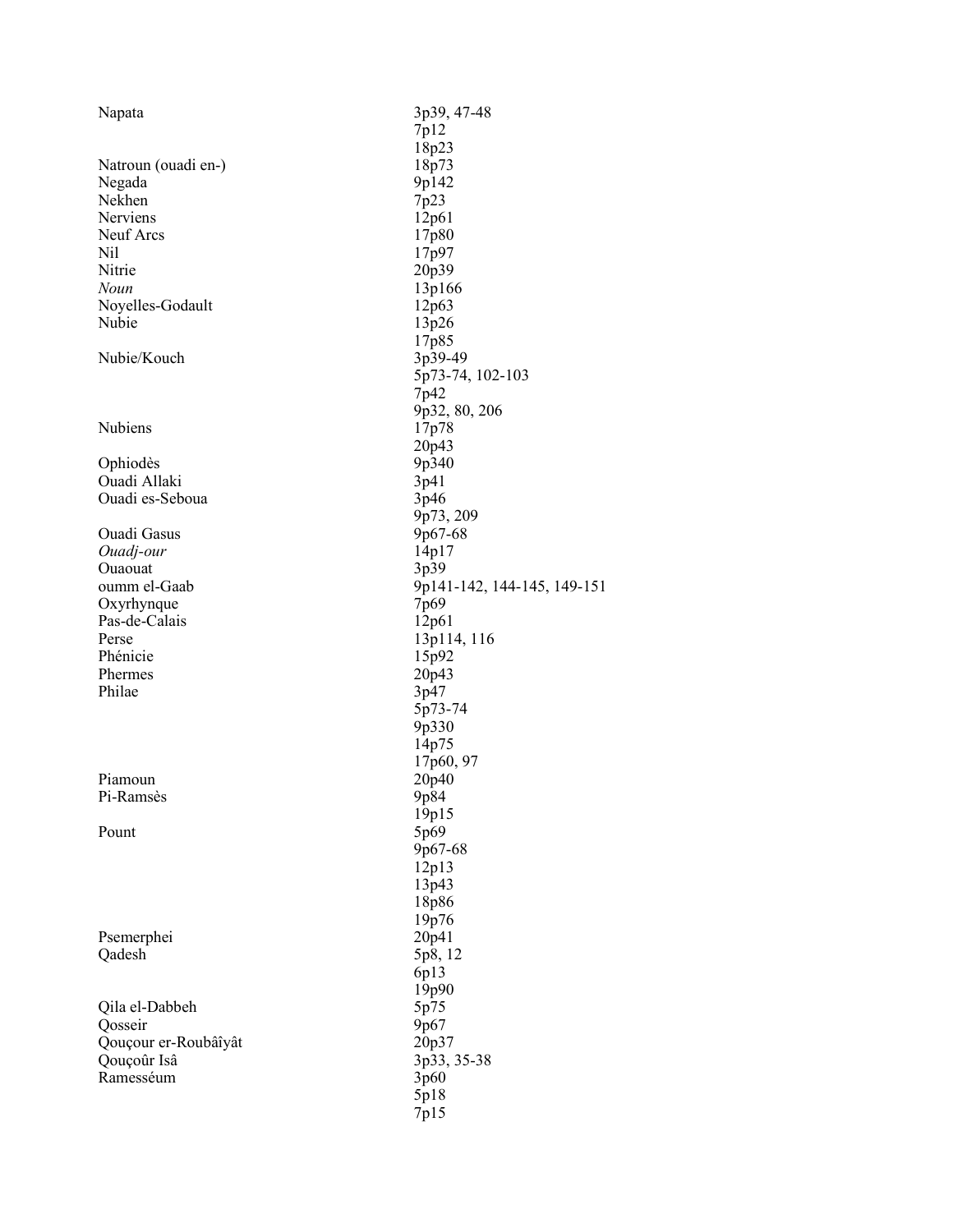|                                          | 9p35                                                              |
|------------------------------------------|-------------------------------------------------------------------|
|                                          | 18p24                                                             |
| Ro-setaou                                | 9p247, 254                                                        |
| Rosette, Eau de Ptah                     | 13p29                                                             |
| Sai, île                                 | 3p39, 45                                                          |
| Saïs                                     |                                                                   |
|                                          | 9p129                                                             |
| Sanam                                    | 18p26, 28                                                         |
| Saqqarah                                 | 2p37, 42                                                          |
|                                          | 5p65                                                              |
|                                          | 6p47-67, 69, 74                                                   |
|                                          | 8p94                                                              |
|                                          | 9p18-19, 25, 31, 36, 142, 145-148, 150-152, 165-189, 275-284, 330 |
|                                          | 11p17, 114                                                        |
|                                          | 13p10, 103                                                        |
|                                          | 15p5                                                              |
|                                          | 17p46, 76                                                         |
| Saqqarah C 1                             | 9p18                                                              |
| Saqqarah D 49                            | 6p60-64                                                           |
| Saqqarah E 1-2                           | 9p18                                                              |
| Saqqarah 3035                            | 9p145, 152                                                        |
| Saqqarah 3357                            | 9p144, 152                                                        |
| Saqqarah 3504                            | 9p146-148, 152                                                    |
| Saqqarah 3505                            | 9p152                                                             |
| Saqqarah, Teti                           | 11p115                                                            |
| Scété                                    | 20p39                                                             |
| Séboua (es-)                             | 17p91                                                             |
| Séhel                                    | 17p97                                                             |
| Seideinga                                | 3p46                                                              |
| Semneh                                   | 3p44-45                                                           |
| Sérabit el-Khadim                        | 11p54                                                             |
| Sérapéum                                 | 6p74                                                              |
|                                          | 9p167-168                                                         |
|                                          | 18p33                                                             |
|                                          | 20p5                                                              |
| Serbonis                                 | 9p340                                                             |
| Sesebi                                   | 3p45                                                              |
| Shanidar                                 | 13p118                                                            |
| Sheikh Abd el-Gournah/Sheik Abd el-Qurna | 3p54-55                                                           |
|                                          | 5p85-86, 88                                                       |
|                                          | 7p3, 15                                                           |
|                                          | 8p51                                                              |
|                                          | 19p98                                                             |
| Sheikh Said                              | 4p25                                                              |
|                                          | 9p175                                                             |
| Shenes                                   | 9p34                                                              |
| Sile                                     | 4p84                                                              |
| Silsila (Gébel es-)                      | 12p12, 16                                                         |
|                                          | 14p64                                                             |
| Sinaï                                    | 4p79                                                              |
|                                          | 5p69                                                              |
|                                          | 9p67                                                              |
|                                          | 14p29                                                             |
|                                          | 20p74                                                             |
| Siwa (Oasis de)                          | 13p113                                                            |
|                                          | 15p58                                                             |
| Sohag, Monastère Blanc                   | 3p34                                                              |
| Soleb                                    | 3p46                                                              |
|                                          | 9p84                                                              |
|                                          |                                                                   |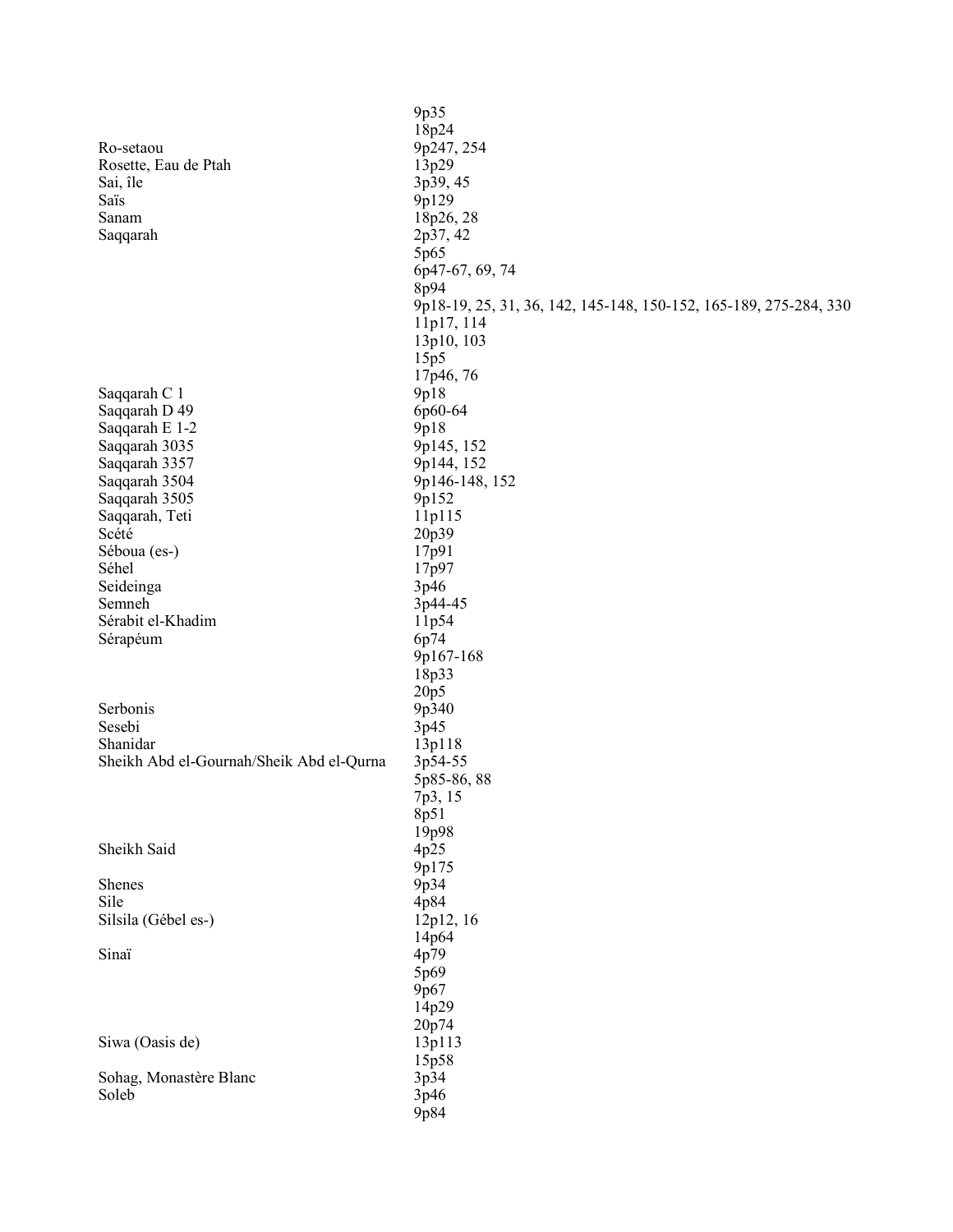|                                  | 17p87                                            |
|----------------------------------|--------------------------------------------------|
| Souchets, champs des             | 9p252                                            |
| Soudan (cf. aussi Nubie)         | 5p75, 77                                         |
| Spéos Artémidos                  | 1p8                                              |
|                                  | 5p71                                             |
|                                  | 12p9, 10                                         |
|                                  |                                                  |
| Stabl Antar                      | 12p10                                            |
| Suez                             | 9p67-88                                          |
| Syène                            | 4p92                                             |
| Syrie                            | 9p144                                            |
|                                  | 15p39                                            |
| Tafeh                            | 3p47                                             |
| Tanis                            | 7p40, 42, 76                                     |
|                                  | 9p215, 218                                       |
|                                  |                                                  |
|                                  | 18p53                                            |
|                                  | 19p93                                            |
|                                  | 20p15                                            |
| Tarkhân                          | 9p142                                            |
| Thèbes                           | 2p42                                             |
|                                  | 3p6                                              |
|                                  | 5p21, 61, 64, 66                                 |
|                                  | 7p39, 56-57, 69-71                               |
|                                  | 8p40, 51                                         |
|                                  | 9p39, 111, 113, 166, 206, 215, 218, 282, 338-339 |
|                                  |                                                  |
|                                  | 11p124, 129                                      |
|                                  | 12p32                                            |
|                                  | 13p23, 43, 75, 115, 181                          |
|                                  | 16p41                                            |
|                                  | 17p46                                            |
|                                  | 18p26, 85                                        |
|                                  | 19p90                                            |
| Thèbes, Vallée des Nobles TT 27  | 7p11                                             |
| Thèbes, Vallée des Nobles TT 39  | 4p20, 22, 24                                     |
|                                  | 9p183                                            |
|                                  |                                                  |
| Thèbes, Vallée des Nobles TT 48  | 9p217                                            |
| Thèbes, Vallée des Nobles TT 52  | 9p299                                            |
| Thèbes, Vallée des Nobles TT 66  | 4p20, 25                                         |
|                                  | 9p183                                            |
| Thèbes, Vallée des Nobles TT 75  | 9p184                                            |
| Thèbes, Vallée des Nobles TT 86  | 4p20                                             |
| Thèbes, Vallée des Nobles TT 90  | 9p300                                            |
| Thèbes, Vallée des Nobles TT 93  | 9p300                                            |
| Thèbes, Vallée des Nobles TT 95  | 9p183, 186                                       |
|                                  |                                                  |
| Thèbes, Vallée des Nobles TT 100 | 9p183                                            |
| Thèbes, Vallée des Nobles TT 106 | 9p182                                            |
| Thèbes, Vallée des Nobles TT 162 | 8p94                                             |
| Thèbes, Vallée des Nobles TT 181 | 9p185                                            |
| Thèbes, Vallée des Reines        | 5p67                                             |
| Thèbes, Vallée des Rois          | 5p66-67                                          |
| Thèbes, Vallée des Rois KV 14    | 8p3-11                                           |
| Thèbes, Vallée des Rois KV 51    | 8p83                                             |
| Thèbes, Vallée des Rois KV 54    | 8p81-82                                          |
|                                  | 8p98                                             |
| Thèbes, Vallée des Rois KV 55    |                                                  |
|                                  | 9p313-314, 318, 321                              |
| Thèbes, Vallée des Rois KV 62    | 8p82                                             |
| Thmouis                          | 20p42                                            |
| Tombos                           | 3p45                                             |
| Toshke                           | 3p41                                             |